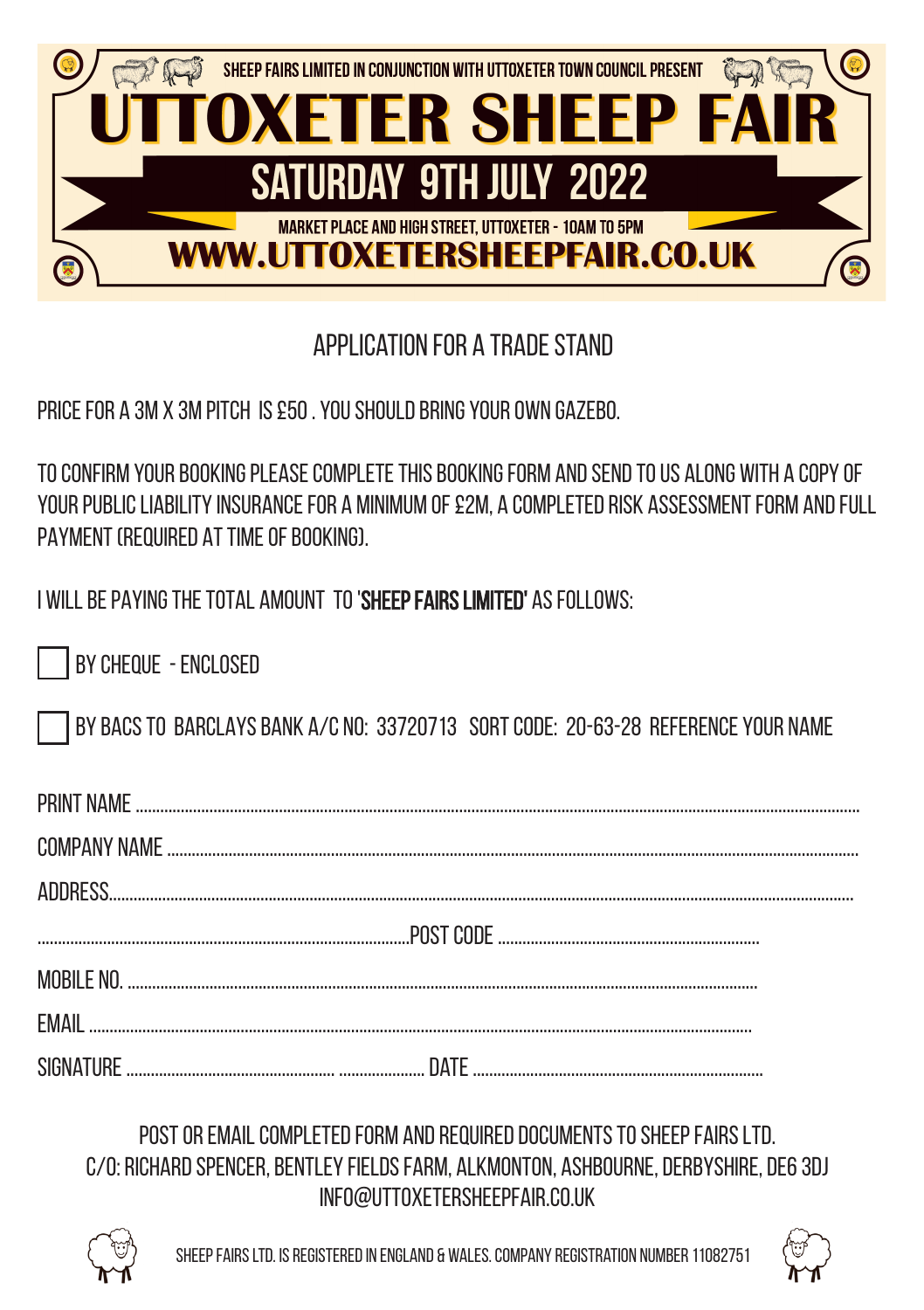

Risk Assessment

Why you must complete a risk assessment form.

If someone comes on to your stand and injures themselves they can look to seek compensation from you. If you've made no effort to complete a risk assessment, or have simply put 'NO RISK' across your form, a court could look at this as though you had not made any effort to consider the welfare of people coming onto your stand. If however you have completed a risk assessment and even if the injury is as a result of a hazard not identified in the assessment, a court maybe much more likely to look favourably on you as you've shown that you have considered the risks and taken steps to minimise them.

WHERE WORK WILL INCLUDE ERECTION AND REMOVAL OF STRUCTURES, THE RISK ASSESSMENT MUST INCLUDE DETAILS of, how you will ensure no unauthorised access to your working area, if height is involved suitable access and prevention of falls and details of any PPE required.

A hazard is anything within reason which could cause damage to people, property or the environment. MARQUEES AND GAZEROS OF ANY SIZE, BANNERS OR FLAG POLES MUST BE FIT FOR PURPOSE AND SECURE. HAZARDS could include access, slips, trips, falls from height, manual handling, use of electrical equipment, WEATHER, OR ITEMS ON DISPLAY.

A risk assessment is an important step in protection of your workers and your business as well as complying with the law. The Health & Safety Executive produce a useful guide to assist you in completing risk assessments should you require it.

Post or email completed form and required documents to sheep fairs ltd. C/o: Richard Spencer, Bentley Fields Farm, Alkmonton, Ashbourne, Derbyshire, DE6 3DJ info@uttoxetersheepfair.co.uk



Sheep fairs ltd. is registered in england & wales. company registration number 11082751

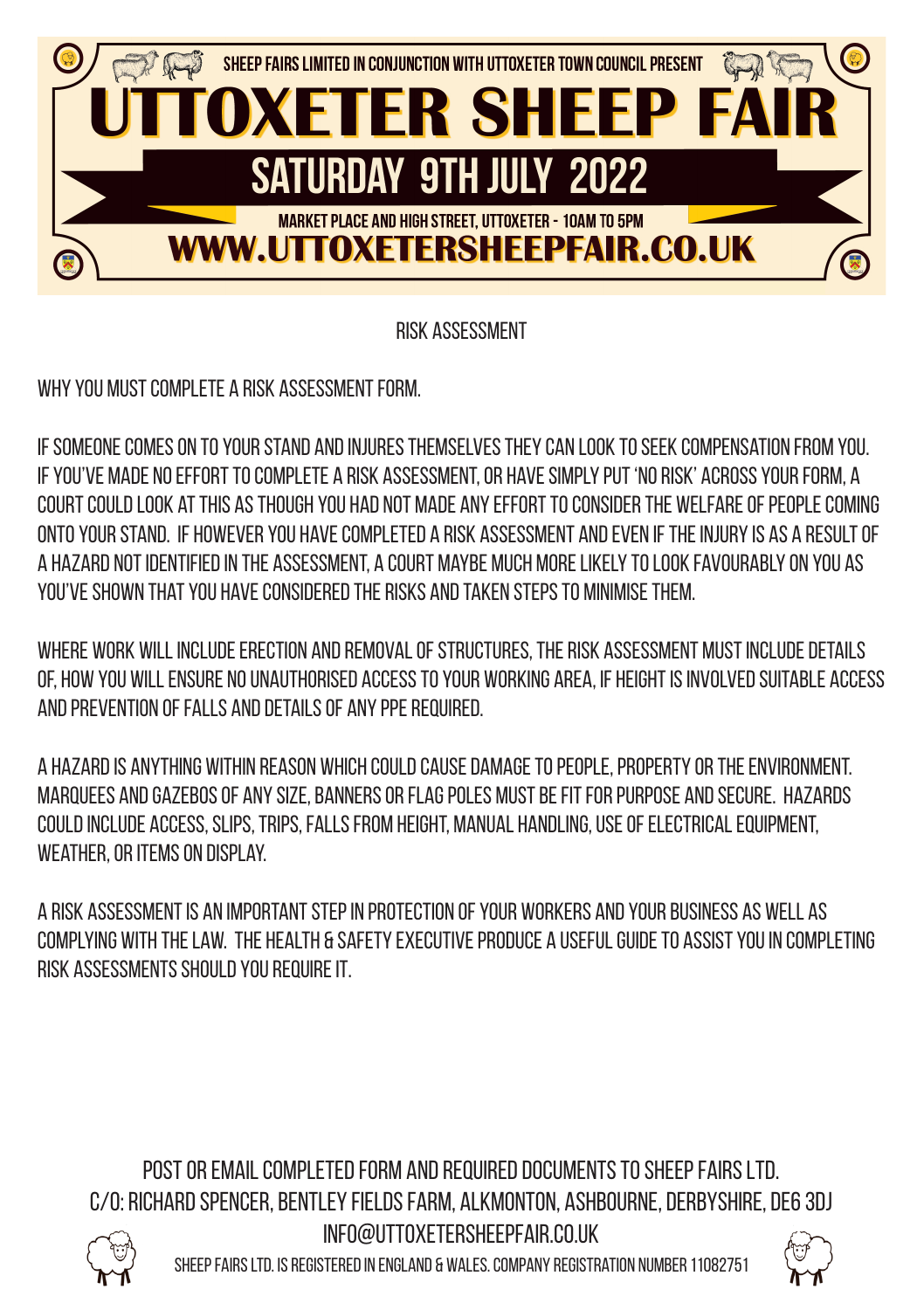

#### Risk Assessment Form

| I COMPANY NAME            |  |
|---------------------------|--|
| ADDRESS                   |  |
| <b>RESPONSIBLE PERSON</b> |  |
| <b>ASSESSMENT DATE</b>    |  |
| ASSESSORS SIGNATURE       |  |

| HAZARD<br>(FIRE RISKS MUST BE<br>INCLUDED) | <b>RISK</b> | <b>SEVERITY RATING</b> | PROBABILITY RATING | <b>CONTROLS TO</b><br><b>MINIMISE RISK</b> |
|--------------------------------------------|-------------|------------------------|--------------------|--------------------------------------------|
|                                            |             |                        |                    |                                            |
|                                            |             |                        |                    |                                            |
|                                            |             |                        |                    |                                            |
|                                            |             |                        |                    |                                            |
|                                            |             |                        |                    |                                            |
|                                            |             |                        |                    |                                            |

SEVERITY RATING

1 MINOR - Basic first aid treatment

2 MODERATE - Medical intervention required and will be recovered from

3 MAJOR - Death or life changing injury affecting an ability to work

PROBABILITY RATING

UNLIKELY – A surprise if it happened

POSSIBLE – Even with controls it could happen if not managed

VERY LIKELY – No-one would be surprised if it happened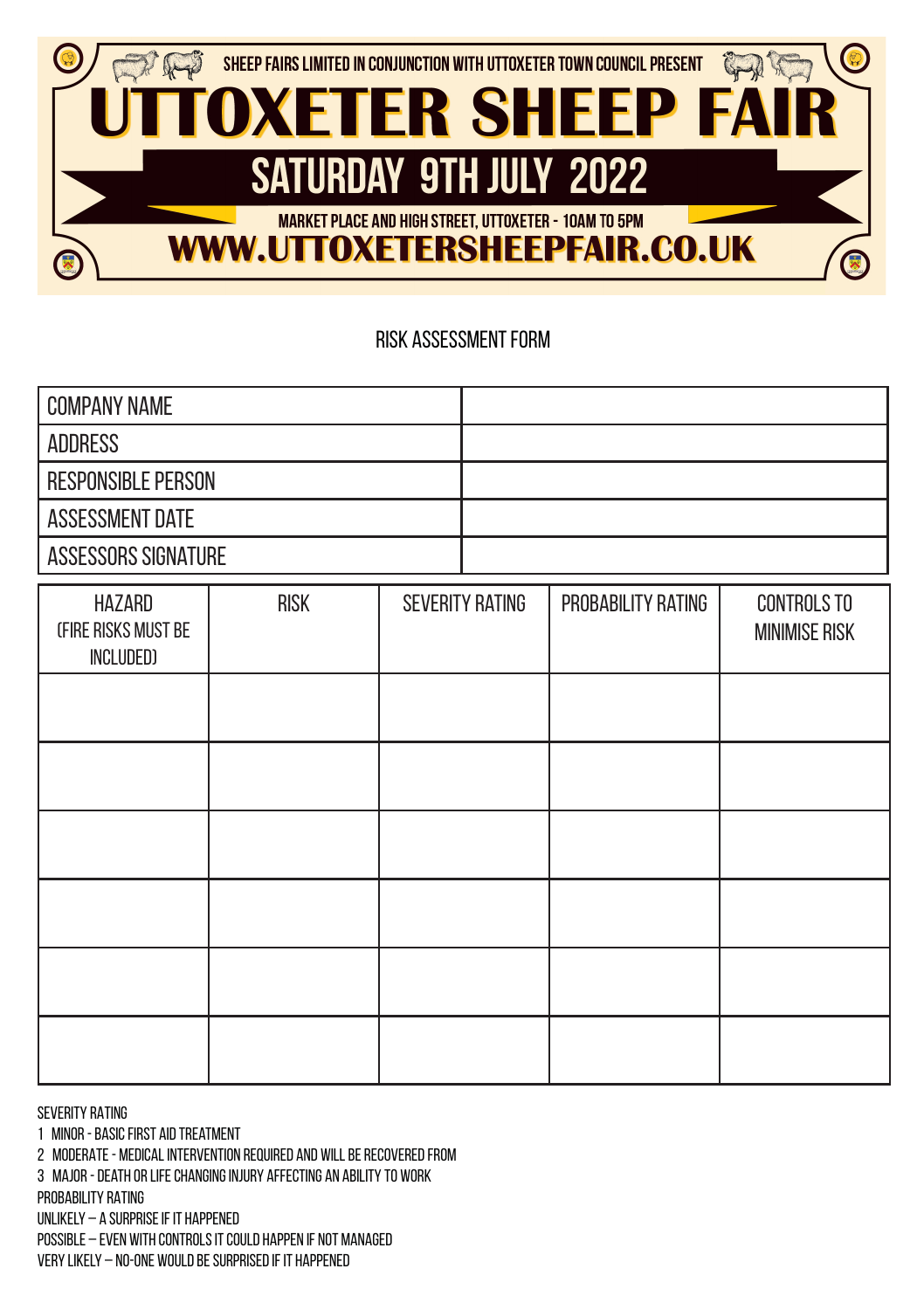

# WEBSITE & EVENT LEAFLET INFORMATION

YOUR WEBSITE AND SHOW LISTINGS ARE FREE OF CHARGE. BY COMPLETING THIS FORM YOU WILL BE INCLUDED IN THE LIST OF EXHIBITORS ON THE LITTOXETER SHEEP FAIR WEBSITE AND IN OUR SOCIAL MEDIA LISTINGS.

YOUR COMPANY DETAILS WILL APPEAR ON WWW.UTTOXETERSHEEPFAIR.CO.UK AS SOON AS THIS FORM HAS BEEN RETURNED WITH A COMPLETED RISK ASSESSMENT.

| STAND CATEGORY (PLEASE SELECT) |                                                                                 |
|--------------------------------|---------------------------------------------------------------------------------|
|                                |                                                                                 |
|                                | POST OR EMAIL COMPLETED FORM AND REQUIRED DOCUMENTS TO SHEEP FAIRS LTD.         |
|                                | C/O RICHARD SPENCER RENTLEV FIELDS FARM ALKMONTON ASHROLIRNE DERRYSHIRE DEG 3DL |

INFO@UTTOXFTFRSHFFPFAIR.CO.UK